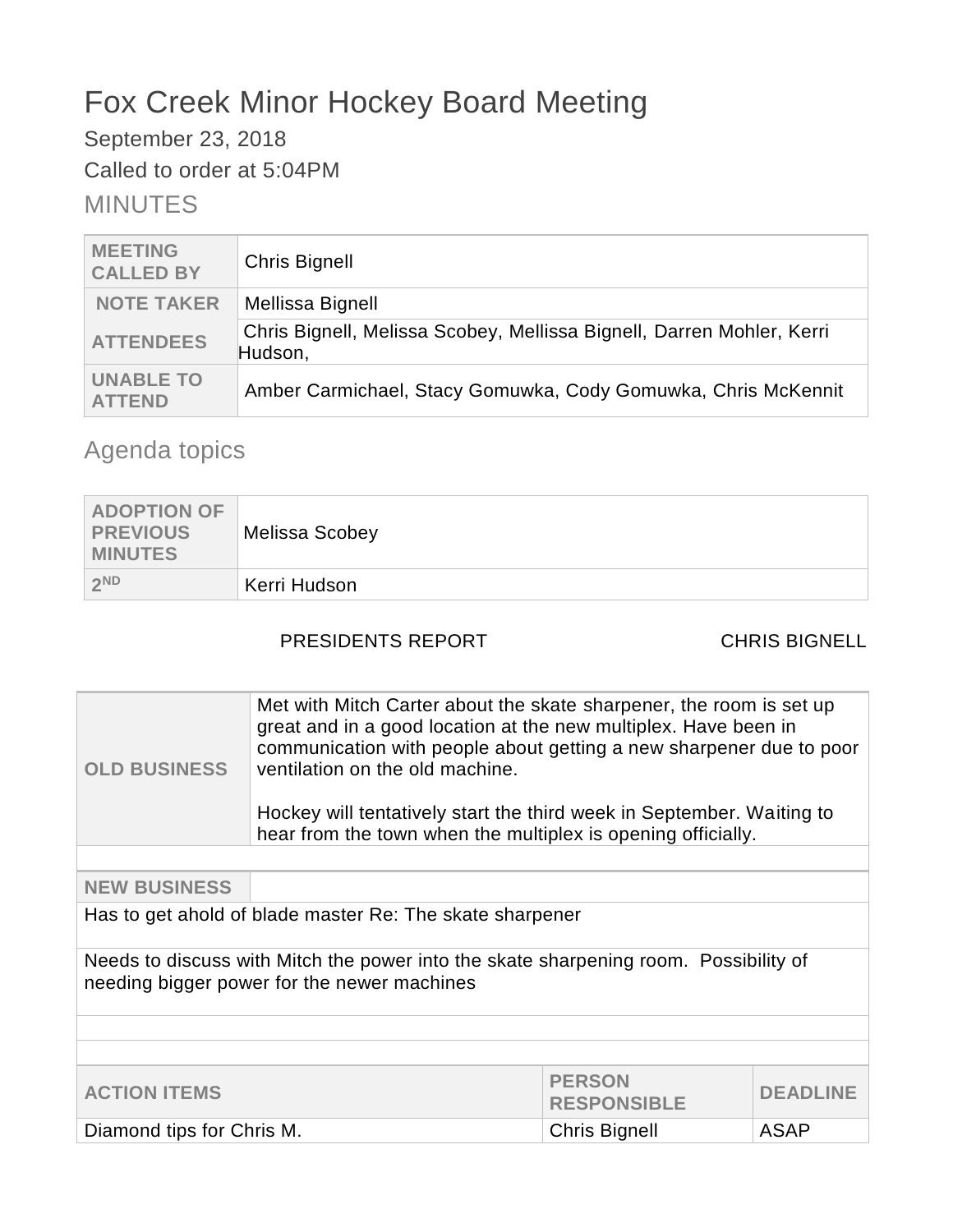| Get in touch with Blade Master         | <b>Chris Bignell</b> | ASAP |
|----------------------------------------|----------------------|------|
| Talk to Mitch regarding power for room | Chace Lamb           | ASAP |
|                                        |                      |      |

### 1<sup>ST</sup> VICE PRESIDENTS REPORT KERRI HUDSON

| <b>OLD BUSINESS</b>                                                  | Schedule has been made up. Practices will stay the same as previous<br>year. Initiation Mon-Wed @ 5:45pm Atom Mon-Wed @ 6:45pm, Novice<br>Tues-Thurs @ 5:45pm, Peewee Tues-Thurs @ 6:45pm |                 |             |  |
|----------------------------------------------------------------------|-------------------------------------------------------------------------------------------------------------------------------------------------------------------------------------------|-----------------|-------------|--|
|                                                                      |                                                                                                                                                                                           |                 |             |  |
| <b>NEW BUSINESS</b>                                                  | Picture day is Oct 23/18- new company as SDI downsized and are<br>unable to commit to more work.                                                                                          |                 |             |  |
| Atoms tourney is booked                                              |                                                                                                                                                                                           |                 |             |  |
| Novice Tourney is booked<br>Pre-season schedules will be out Sept 26 |                                                                                                                                                                                           |                 |             |  |
| <b>PERSON</b><br><b>ACTION ITEMS</b><br><b>RESPONSIBLE</b>           |                                                                                                                                                                                           | <b>DEADLINE</b> |             |  |
| Get Picture Day info to Mel S for website                            |                                                                                                                                                                                           | Kerri Hudson    | <b>ASAP</b> |  |
|                                                                      |                                                                                                                                                                                           |                 |             |  |
|                                                                      |                                                                                                                                                                                           |                 |             |  |
|                                                                      |                                                                                                                                                                                           |                 |             |  |
|                                                                      |                                                                                                                                                                                           |                 |             |  |

#### 2 ND VICE PRESIDENTS REPORT MELISSA SCOBEY

|                                                    | Numbers for hockey are as follows: Initiation-13<br>confirmed (maybe14), Novice-12 confirmed, Atoms-11<br>confirmed, Peewee-9 confirmed (maybe 12). |  |  |
|----------------------------------------------------|-----------------------------------------------------------------------------------------------------------------------------------------------------|--|--|
|                                                    | Coaches: Initiation- Daniel Lussier (HC), Chase Lamb, Brett Lamb,<br>Ronnie White, Chris B                                                          |  |  |
| <b>OLD BUSINESS</b>                                | Novice- Cody Gomuwka (HC), Chris McKennet, Tyler Scobey, Tom<br>Bibeud, Daniel, Todd, Chris B                                                       |  |  |
|                                                    | Atoms: Chris Bignell (HC), Chase, Troy as assistant coaches                                                                                         |  |  |
|                                                    | Peewee- Dave Roddick (HC), Chase Lamb, Jace Moon                                                                                                    |  |  |
|                                                    | Request for player movements: Braxton Bignell from Novice to Atom,<br>Lucah Lamb from Atom to Peewee, Tyrus Hanlon Applied for overage<br>Peewee.   |  |  |
|                                                    |                                                                                                                                                     |  |  |
|                                                    |                                                                                                                                                     |  |  |
|                                                    |                                                                                                                                                     |  |  |
| <b>NEW BUSINES</b>                                 | Respect in sport should be completed by everyone.                                                                                                   |  |  |
| Coaches are all done everything                    |                                                                                                                                                     |  |  |
| Safetys - Novice 1, Atom 3, Peewee 5, Initiation 2 |                                                                                                                                                     |  |  |

Safetys – Novice 1, Atom 3, Peewee 5, Initiation 2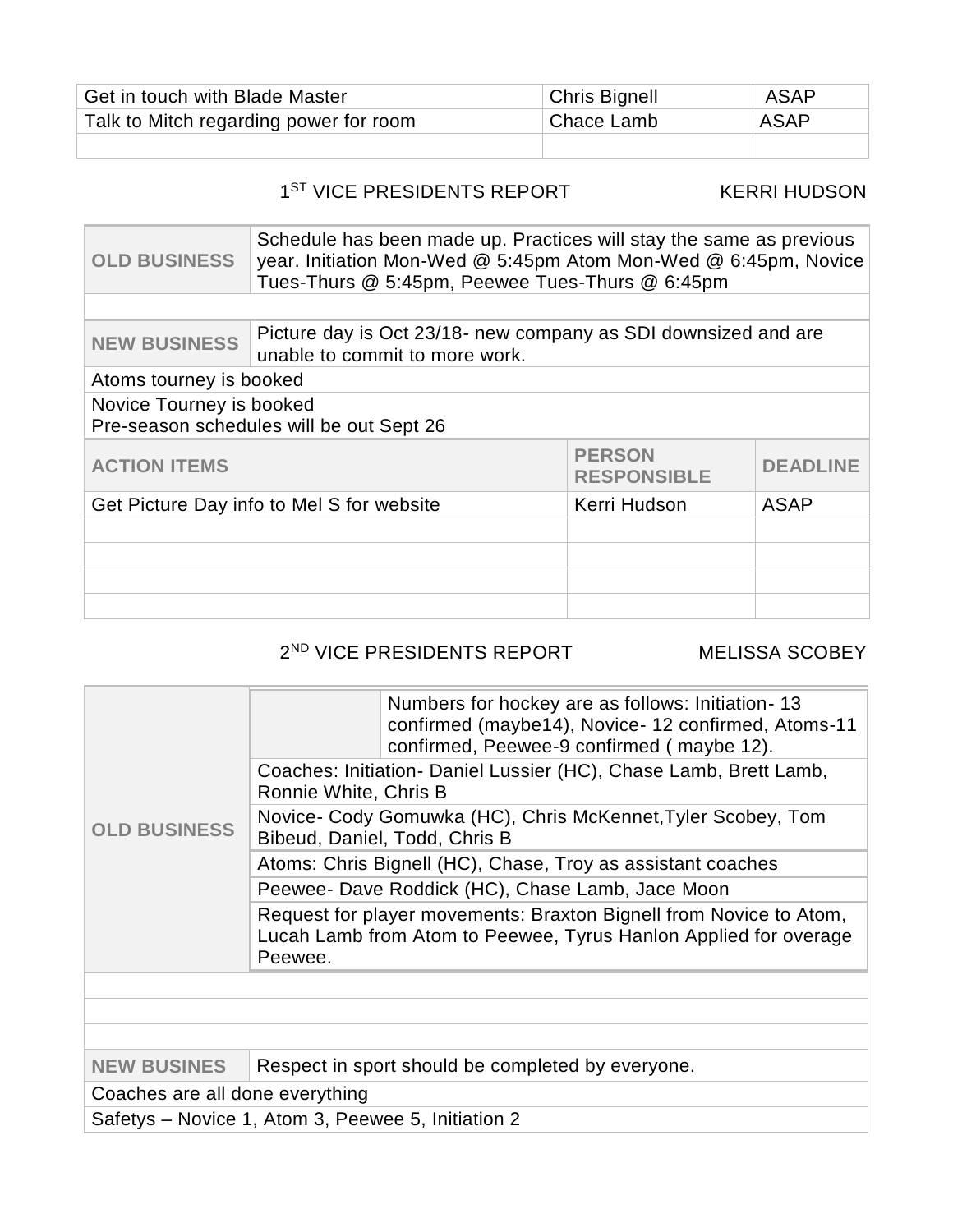As far as Mel S know everyone has paid or arranged payment with Stacy

All kids are pre-registered once player movements have been finalized rosters can be submitted.

Over-agers should find out by Sept 30, they meet every 15 days

We have received the game books for Novice, Atom and Peewee

Need to look into when the deadline is for Novice to with draw from the league without penalty

Peewee Provincials – nothing is finalized for how the draw will be this year. Kerri and Mel S are looking into the details

Attended the governors meeting, we need to add this position onto the board for next year. Mel S will take over the role for this year.

| <b>ACTION ITEMS</b>                | <b>PERSON</b><br><b>RESPONSIBLE</b> | <b>DEADLINE</b> |
|------------------------------------|-------------------------------------|-----------------|
| Get Game books to managers         | Melissa S                           | ASAP            |
| Contact managers for more safety's | Melissa S                           | <b>ASAP</b>     |
| <b>Provincial details</b>          | Kerri/Mel S                         | <b>ASAP</b>     |
|                                    |                                     |                 |
|                                    |                                     |                 |

#### TREASURERS REPORT STACY GOMUWKA

| <b>OLD BUSINESS</b>                                                                               | Conession Account has been closed and money has been moved to<br>the General account |                 |  |
|---------------------------------------------------------------------------------------------------|--------------------------------------------------------------------------------------|-----------------|--|
|                                                                                                   |                                                                                      |                 |  |
| Treasurer absent from meeting. Sent chart of where accounts are<br><b>NEW BUSINESS</b><br>sitting |                                                                                      |                 |  |
|                                                                                                   |                                                                                      |                 |  |
| <b>PERSON</b><br><b>ACTION ITEMS</b><br><b>RESPONSIBLE</b>                                        |                                                                                      | <b>DEADLINE</b> |  |
| Bank Signing authority letters to be done.<br><b>Stacy</b>                                        |                                                                                      | <b>ASAP</b>     |  |

### SPHL CHASE LAMB

| <b>OLD BUSINESS</b>       |                                     |                 |  |
|---------------------------|-------------------------------------|-----------------|--|
|                           |                                     |                 |  |
| <b>NEW BUSINESS</b>       |                                     |                 |  |
| No new business to report |                                     |                 |  |
| <b>ACTION ITEMS</b>       | <b>PERSON</b><br><b>RESPONSIBLE</b> | <b>DEADLINE</b> |  |
|                           |                                     |                 |  |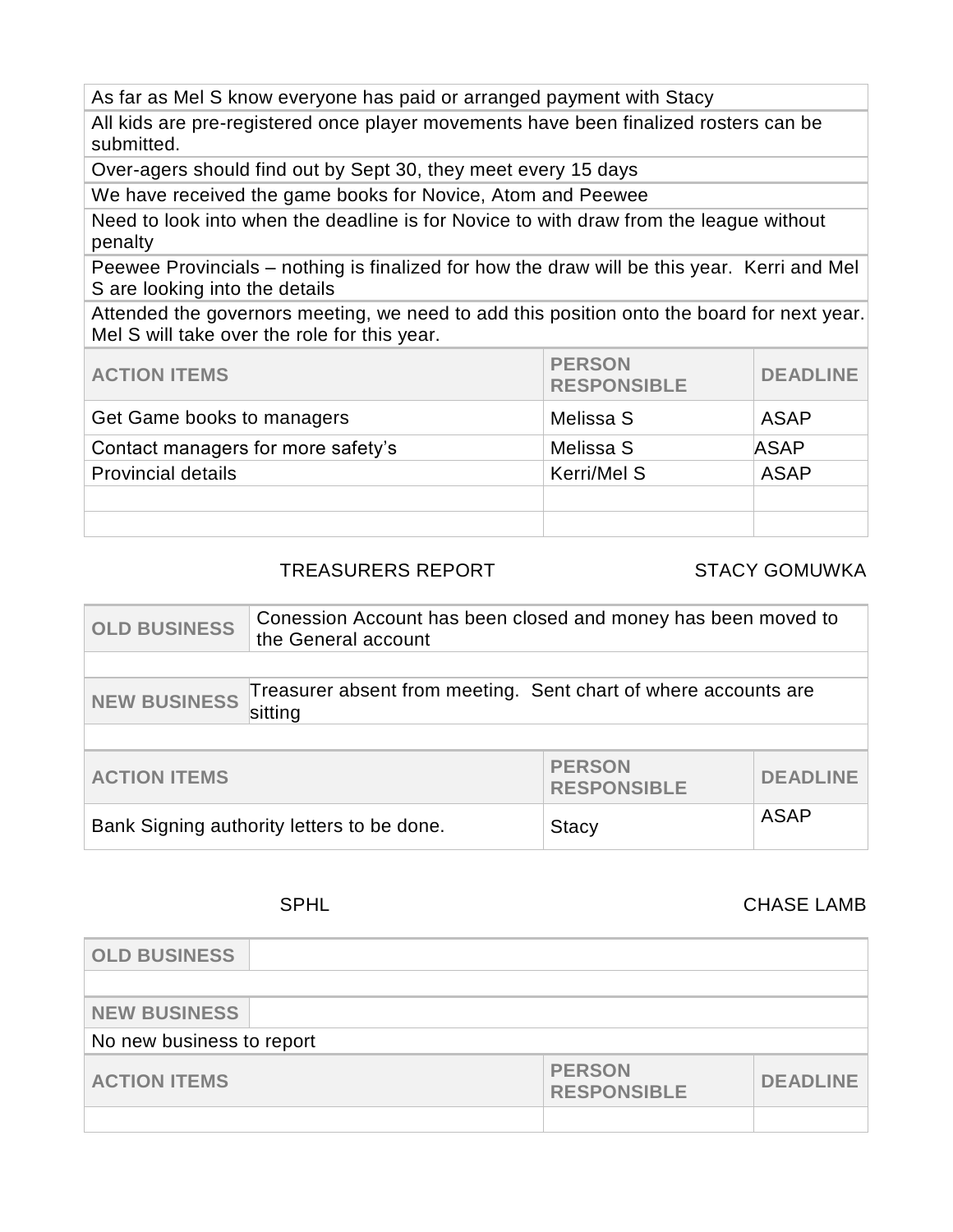### REF IN CHIEF **Darren Mohler**

| <b>OLD BUSINESS</b>                                                                                                                                                                                          | Reffing clinic booked for November 3 <sup>rd</sup> , will be held in the Comfort Inn<br>meeting room, Ice is booked from 1pm-3pm. Registration must be done<br>10 days prior to course, all registration is done online. |  |                 |
|--------------------------------------------------------------------------------------------------------------------------------------------------------------------------------------------------------------|--------------------------------------------------------------------------------------------------------------------------------------------------------------------------------------------------------------------------|--|-----------------|
|                                                                                                                                                                                                              |                                                                                                                                                                                                                          |  |                 |
|                                                                                                                                                                                                              |                                                                                                                                                                                                                          |  |                 |
| <b>NEW BUSINESS</b>                                                                                                                                                                                          | Kids that are born in 2005 are able to register for the ref course in<br>November                                                                                                                                        |  |                 |
|                                                                                                                                                                                                              | Mel S has the ref write up books to be left in the ref room in case of incidents                                                                                                                                         |  |                 |
| Darren and Cody will set up the ref rooms and ensure we have everything in them that is<br>required for the refs.                                                                                            |                                                                                                                                                                                                                          |  |                 |
| Power skating-She can do once a month for 5 sessions alternating days of the week to<br>ensure equal practices are missed.<br>Price - 55 cents/km, \$120/hr + meals<br>-Mellissa B Motioned<br>-Kerri Second |                                                                                                                                                                                                                          |  |                 |
| <b>PERSON</b><br><b>ACTION ITEMS</b><br><b>RESPONSIBLE</b>                                                                                                                                                   |                                                                                                                                                                                                                          |  | <b>DEADLINE</b> |
| Set up ref room and ensure we have everything<br>Darren/Cody<br><b>ASAP</b>                                                                                                                                  |                                                                                                                                                                                                                          |  |                 |
| <b>ASAP</b><br>Confirm powerskater and get dates<br>Cody                                                                                                                                                     |                                                                                                                                                                                                                          |  |                 |

### EQUIPMENT MANAGER CHRIS MCKENNITT

| Profoxx will move lockers to new arena, need to pick a date to move<br>them in when the town is ready. Want to vacuum seal bantom and<br>Midget stuff so it doesn't get wrecked while not in use<br><b>OLD BUSINESS</b> |                                                                    |  |  |
|-------------------------------------------------------------------------------------------------------------------------------------------------------------------------------------------------------------------------|--------------------------------------------------------------------|--|--|
|                                                                                                                                                                                                                         |                                                                    |  |  |
|                                                                                                                                                                                                                         |                                                                    |  |  |
| NEW BUSINESS   Lockers will be in tomorrow (Monday Sept 24)                                                                                                                                                             |                                                                    |  |  |
|                                                                                                                                                                                                                         | Set up with coaches to bring over equipment and set up the lockers |  |  |
| See what the plan is for the trophies/trophy case                                                                                                                                                                       |                                                                    |  |  |
|                                                                                                                                                                                                                         |                                                                    |  |  |
|                                                                                                                                                                                                                         |                                                                    |  |  |
|                                                                                                                                                                                                                         |                                                                    |  |  |
| <b>PERSON</b><br><b>ACTION ITEMS</b><br><b>DEADLINE</b><br><b>RESPONSIBLE</b>                                                                                                                                           |                                                                    |  |  |
| Purchase Ice Packs.<br>Chris M<br><b>ASAP</b>                                                                                                                                                                           |                                                                    |  |  |
| Chris M<br><b>ASAP</b><br>Talk to Mitch about Trophies/Trophy case                                                                                                                                                      |                                                                    |  |  |
|                                                                                                                                                                                                                         |                                                                    |  |  |